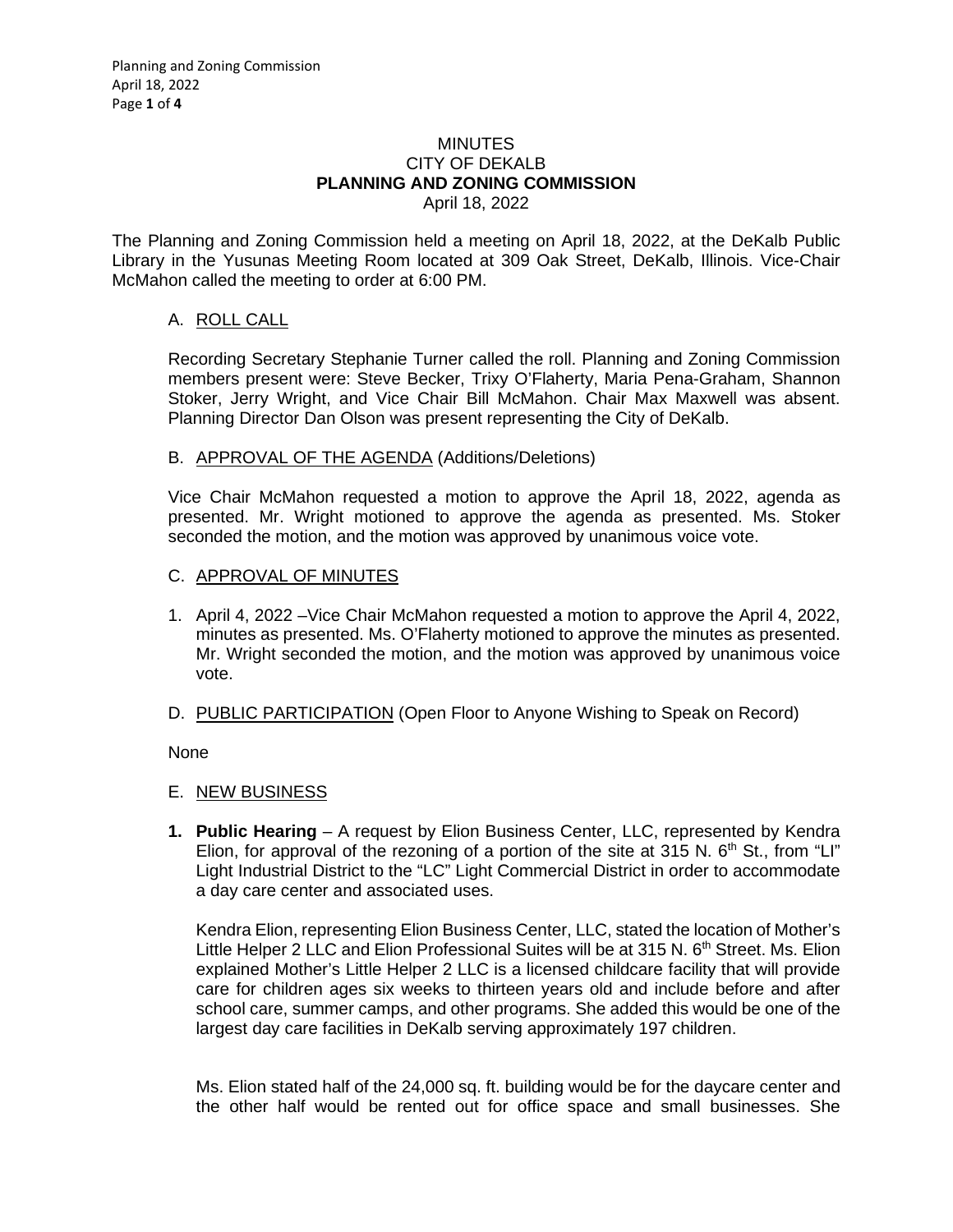continued by stating two portions of the parking lot north part the building will serve as playgrounds while still containing 32 parking spaces. She mentioned there is a parking lot to the south of the building (across Oak St.), with an additional 44 parking spaces, designated for staff and vendors. Ms. Elion explained children attending the day care center will be dropped off at the northern parking lot and at the  $6<sup>th</sup>$  Street entrance and children attending the before and after school program will arrive and depart at the rear of the building.

Ms. Elion stated the proposed rezoning is in conformance with the City's Comprehensive Plan and it will not negatively impact surrounding properties or existing land uses. She added the rezoning will not affect property values or impact public health, safety, and welfare.

Dan Olson, Planning Director, went through the staff report dated April 14, 2022, and stated the proposed rezoning from "LI" Light Industrial District to "LC" Light Commercial District is strictly for the building at 315 N.  $6<sup>th</sup>$  Street. He added the adjacent parking lot is already zoned as Light Commercial District. He explained with a rezoning request there is no site plan approval or conditions, just a recommendation for or against the rezoning. Mr. Olson commented the Commission needs to look at the proposed use and determine if it fits in with Light Commercial zoning.

Mr. Olson told the Commission daycare centers are currently a special use permit in the Light Industrial District and they are a permitted use in Light Commercial District. He explained by looking at the trend of development in the area, rezoning the subject site to Light Commercial seemed to be the best option. Mr. Olson said the proposed uses for the other half of the building consisting of office space and other service uses are permitted in the LC District.

Mr. Olson reported on the parking for the site, with 22 diagonal parking spaces along the west side of N.  $6<sup>th</sup>$  St. with about 10-11 open spaces daily, and an additional 6 parking spaces on the east side of N.  $6<sup>th</sup>$  St. He advised the north lot, after construction, will have 32 parking spaces and the lot across Oak Street has 50 spaces. Mr. Olson stated the parking requirements for a daycare center are 1 space for every 10 children and 1 space for every employee on the maximum shift. He explained with the proposal of 200 children and 22 employees would result in 42 parking spaces required, which is currently available and well under the 82 spaces provided.

Planning Director Olson noted the seller's attorney requested a provision in the ordinance that if the sale does not go through the site would revert back to the Light Industrial District zoning. He mentioned the language would be presented to City Council as part of the ordinance approving the rezoning.

Mr. Olson described the criteria in the UDO that are investigated for rezoning requests: conformity to the comprehensive plan, surrounding zoning, no detrimental effect on surrounding area, and adequate public services and facilities. He added this proposal will be a benefit to the neighborhood and fill a vacant commercial building and meets the criteria for a rezoning as stated in the UDO.

Planning Director Olson stated the City received correspondence from the Housing Authority of the County of DeKalb (Vivian Bright), which is located across the street  $(310 \text{ N}.\,6^{\text{th}}\text{ St.})$  from the subject site. The Housing Authority indicated their support for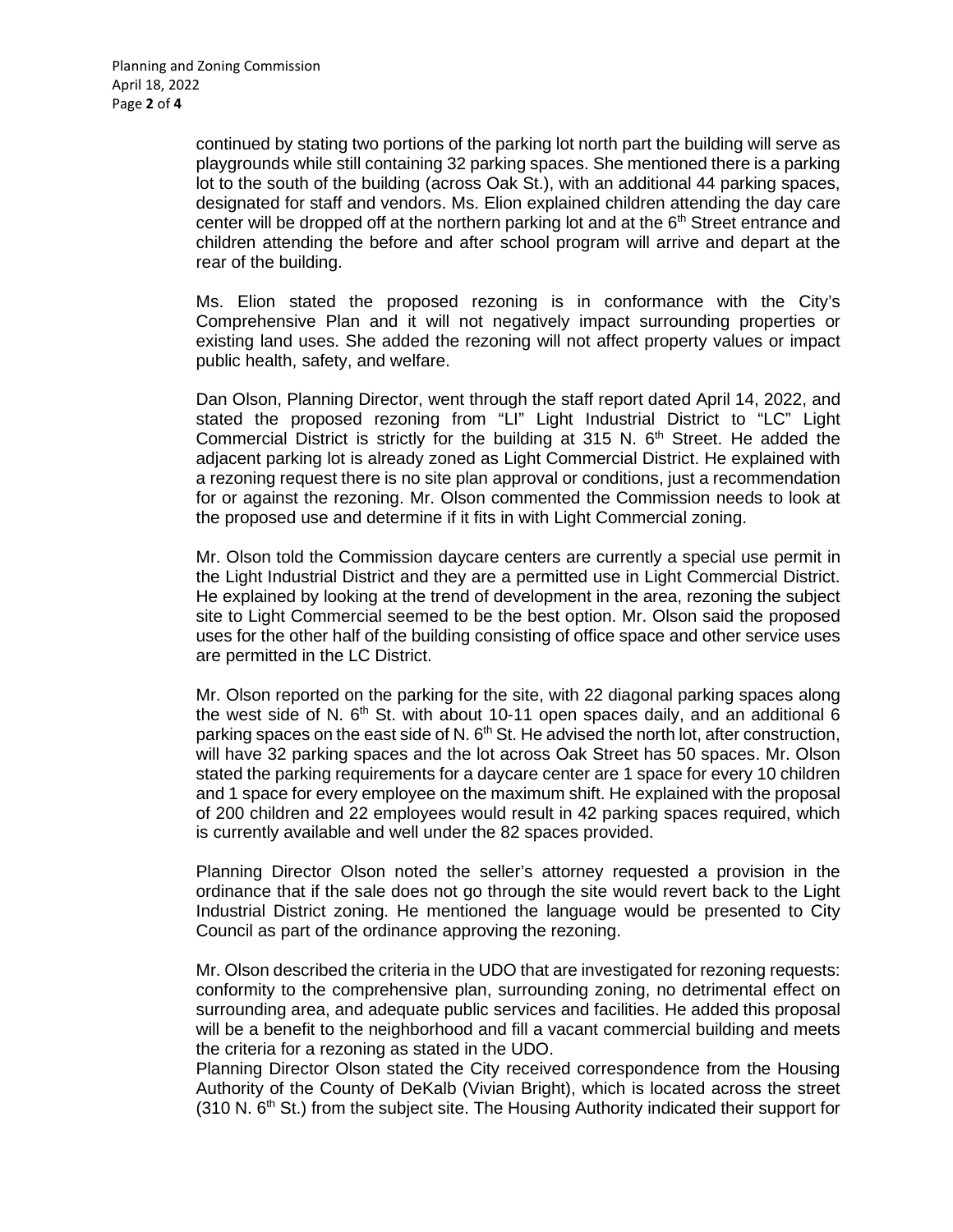the request and mentioned concerns with traffic flow and staff parking on N.  $6<sup>th</sup>$  St. Mr. Olson and Kendra Elion advised the Commission they talked to Ms. Bright and addressed the concerns.

Planning Director Olson stated a sample motion to approve is prepared for the rezoning of this site and reiterated there is no approval of a plan or conditions with the motion.

Vice Chair McMahon gave the public an opportunity to speak.

Rukisha Crawford (no address provided), advocate for the community, noted her support for the business due to the need for childcare facilities in our area.

Vice Chair McMahon asked if there were any comments or questions from the Commission.

Jerry Wright asked how the parking lot was able to be zoned Light Commercial and the adjoining building zoned Light Industrial. Planning Director Olson replied he was not aware of the history of the zoning of the property as it has been zoned that way for quite some time.

Vice Chair McMahon questioned the availability of parking in the future as other businesses and services are incorporated with the Elion Professional Suites portion of the building. Mr. Olson responded the parking requirements will be checked as each additional use goes into the building. He added as of right now there seems to be an abundance of parking available, but it will depend on how much space is used in the additional 12,000 square feet of the building. Mr. Olson noted there are currently 82 parking spaces available with 42 spaces required with the day care operation.

Kendra Elion added most of the traffic that will be associated with day care will be short term with the drop-offs and pickups and do not utilize parking spaces long term.

Jerry Wright inquired if there was a Mother's Little Helper 1 LLC since this is going to be Mother's Little Helper 2 LLC. Kendra Elion stated Mother's Little Helper LLC is currently in Sycamore and is being converted into a before and after school program facility along with summer care/camps. She stressed there is a drastic need for childcare in the area, so she is trying to fulfill those needs in DeKalb now.

Mr. Wright wanted to know if anyone has requested use of the Elion Professional Suites portion of the building. Kendra Elion said she has been approached by hair stylists, a chiropractor, and other businesses to rent space in this building but she is still in the preliminary stages and has not committed to anything at this time.

Ms. O'Flaherty moved that based on the submitted petition and testimony presented, the Planning and Zoning Commission forward its findings of fact and recommend to the City Council approval of the rezoning of subject site at 315 N.  $6<sup>th</sup>$  St. from the "LI" Light Industrial District to the "LC" Light Commercial District. Mr. Wright seconded the motion.